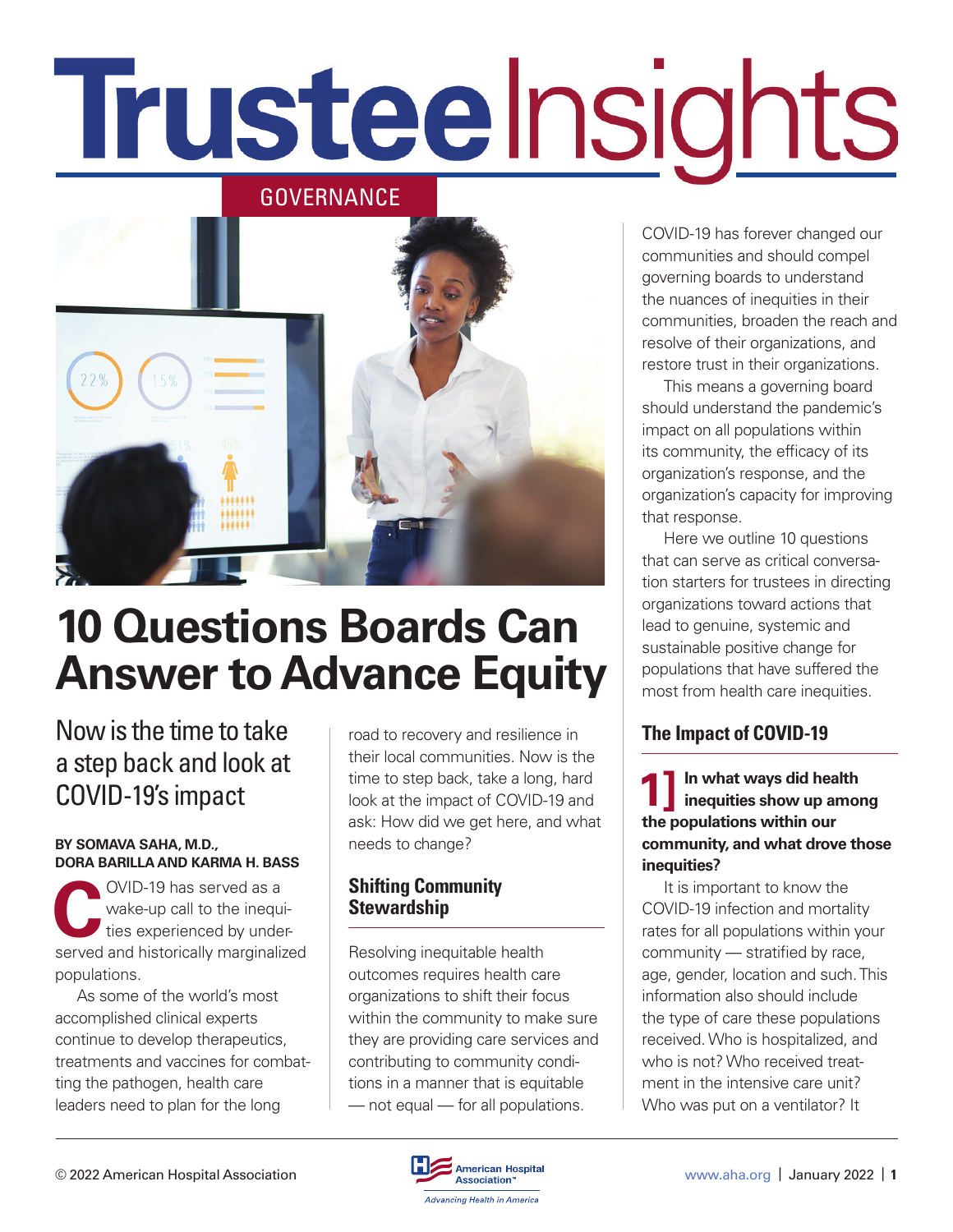# **Trustee** Insights.

also is important to examine the differences in the outcomes among these groups and their root causes.

## **2] How has COVID-19 affected different segments of our workforce?**

Early on it became clear how the virus was affecting the physical and mental well-being of the health care workforce. For good reason, much attention was placed on the toll the pandemic was taking on front-line workers — mainly physicians and nurses.

But is important to know how the pandemic has affected all employees' overall well-being. Housekeeping, maintenance and food service staff, for example, also were working extra shifts and may have had increased expenses, such as for child care, because of the additional work. It is important to ask about workers who are struggling, get to know their stories and what support they are receiving, and find out what it will take for them to thrive.

#### **3] What did we learn about the needs of our community and how will we use this information to strategize and shape our efforts to advance health equity?**

Beyond effective medical care, the pandemic has revealed other unmet needs — especially with food and housing — of community members disproportionately affected by the pandemic. This kind of information on community needs should be incorporated into reports distributed regularly to the board to better inform decision-making about community benefit and other community investments.

The ongoing dashboard of data that boards regularly review should identify community members disproportionately affected and organizational initiatives and investments that positively affected these populations. The data also should inform decision-making that leads to decreased health inequities.

#### **Organizational Capacity to Address Health Inequities**

**4] To what extent does the composition of our board, administrative leadership and workforce reflect the populations within our community that are experiencing inequities?**

To better understand and meet the needs of its community, a health care environment should include people who truly represent that community and bring that lived experience into day-to-day operations and strategic planning in all areas, including governance, leadership and workforce.

It is important to understand, however, that diversity is not solely about having people from diverse racial and ethnic backgrounds join your board. Trustees should be valued not only for their age, gender, color of their skin or any other demographic characteristic, but also for what they can offer to advance equity and well-being in your community. They should view equity as a core value of any work and be able to persuade others that change is needed.

**5]Is our governance process truly equitable, and do we have the culture to enable genuine change?**

Diversity efforts are not complete when diverse board members are seated. The board itself has to be ready to embrace equity and understand what contributed to inequitable systems and what it takes to achieve equity. Diverse members who understand what causes inequities should have genuine influence within the board to effect change.

Decision-making processes, board leadership appointments and board culture should be transparent, foster inclusion and allow everyone to add their voice. Processes should facilitate honest conversations that leave room for dissent. This type of learning journey requires each trustee, no matter their original viewpoint, to support and advocate for health equity, even if it feels uncomfortable. We cannot facilitate change without being willing to be changed.

## **6] What board competencies are required to advance equity?**

Competency to advance health equity is twofold: understanding your organization's history of being trusted or mistrusted in the community, and having the skills to confront those community perceptions and address any lasting impact.

To what extent has race, place, income and other historical drivers of health inequity played a role in any mistrust that your community may have for your organization? Does your board understand how the organization may have contributed to this legacy of mistrust? Has your board gone through a process of understanding its own history and relationship with the community?

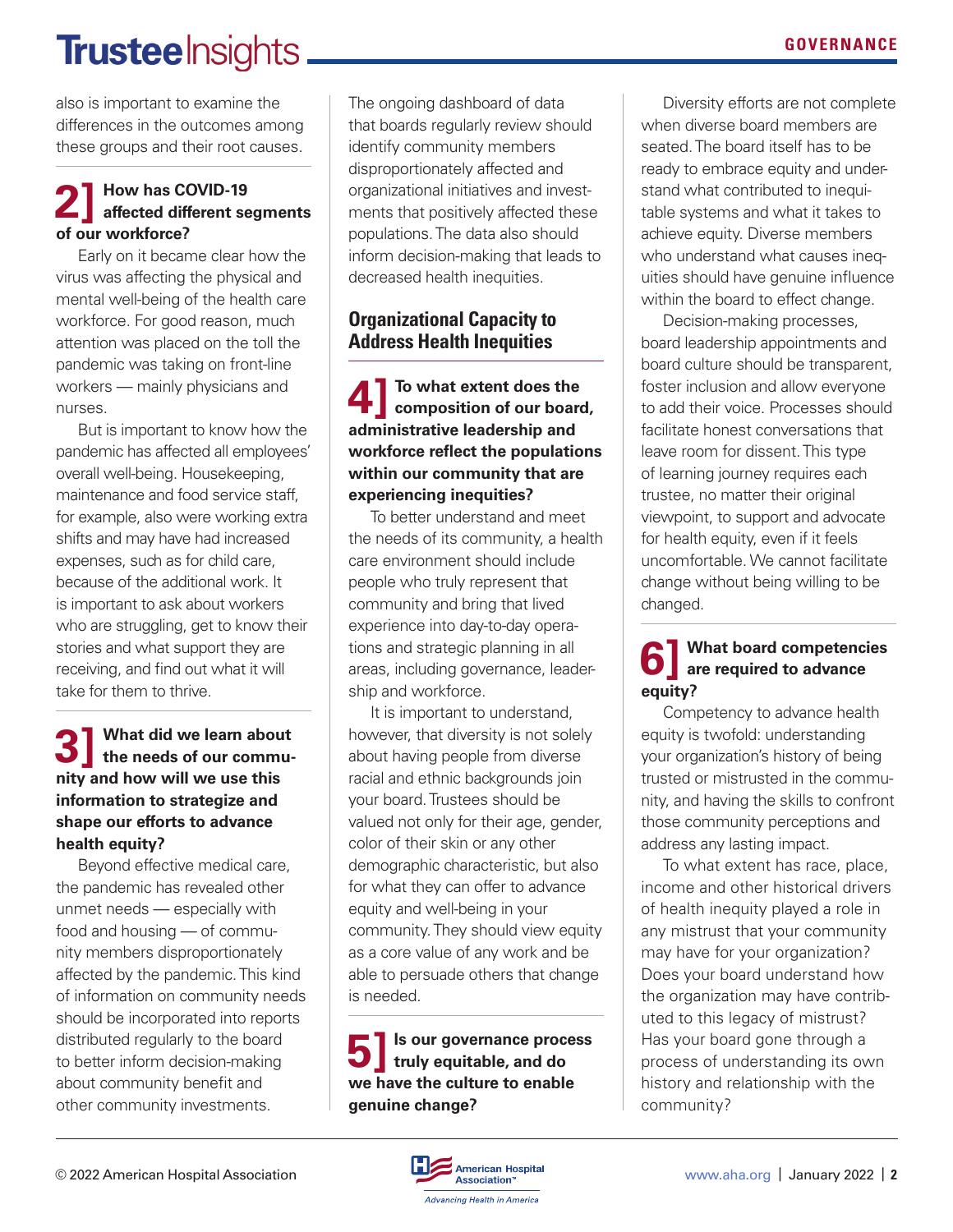## **Trustee** Insights

Understanding the community conditions that affect health is key to addressing health equity. Does your board have public health and social needs expertise complementing traditional board competencies such as finance, legal and real estate? Have you examined data to address inequities in your organizational policies?

#### **7] Do the reports that our board regularly reviews include data that has been stratified to reveal the inequities that exist in our community?**

Community needs data that is stratified by age, race, place (census tract or zip code), gender, income level and other factors will help to delineate the inequities various populations are experiencing. Boards should have a process to evaluate this data, set strategic goals based on the data, and regularly review the data at meetings as part of the board's core quality improvement process, because equity is a key component of quality.

#### **The Response**

#### **8] How can our organization's time, resources and talent be used to advance equity?**

Organizations that are forwardthinking in advancing equity use their resources to reverse the impact of historic discriminatory practices in their communities. Practices such as exclusionary zoning, or "redlining," placed on certain populations by government and private entities resulted in disinvestment in these communities and ultimately led to some inequities,

such as in income and education, which we see today. Advancing equity requires a commitment to understanding such past discriminatory practices and fostering practices that will reverse their impact.

For health care organizations, this means investing in their communities beyond care delivery, and into workforce, hiring and purchasing pipelines that bring dollars back into the community. These kinds of investment, known as anchor strategies, bring direct benefits to historically underserved populations. How are operating dollars at your organization being used to invest strategically to advance equity, including providing living wage jobs, sourcing vendors who are local to the community, locating a facility where it can best serve those in need and hiring low-income, minority workers from the community?

**9] Which community orga-nizations have been most effective in responding to the community needs heightened by the pandemic, and how is our organization partnering with them?**

In many ways, COVID-19 has served as a stress test, exposing the weak and strong points in our social systems. Which organizations within your community stepped up to fill in the gaps to meet immediate needs? Who had and built trust with local communities? It is important to partner with community organizations that provide services that help fill immediate needs. Likewise, it is important to form partnerships with organizations that provide similar or related

services or input that will have a longer-term, sustainable impact on conditions within a community that resulted in such need. A food pantry will supply groceries to fulfill immediate needs, but a retailer might offer a program to hire community members, or a local bank might facilitate a small business loan for a woman-owned or minority-owned local business.

Investing in equity means investing in programs that address short-term needs and that contribute to the long-term health of your community. Who are these partners? What do they need from your organization to be successful in providing short-term services and long-term investments that support underserved populations and enable the community to thrive?

**10] How is our organization using the lessons from COVID-19 to strengthen its longterm resilience against the next crises?**

After a crisis, resilient organizations take the time to retool, institute changes that mitigate weaknesses and better prepare for the next crisis. How has your organization used what it has learned from the pandemic to develop a strategy that builds capacity, not just for mitigation and preparedness, but for long-term resilience that includes built-in protection for underserved populations? Have you mapped out and modeled the strategic investments that could most improve health equity in the short, medium and long term as you would any other business plan?

As your board reflects on the impact of COVID-19 and your orga-